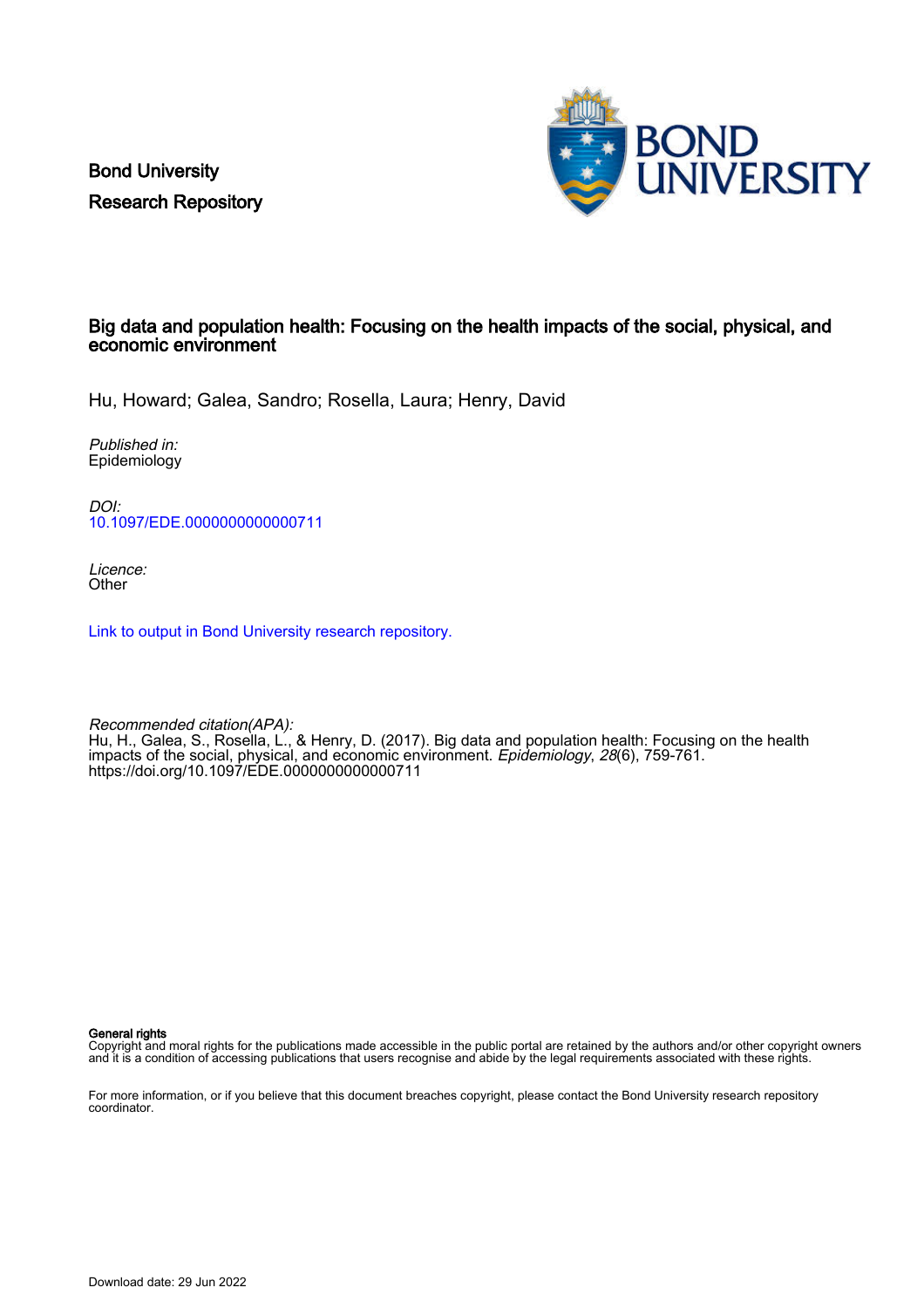#### **Epidemiology Publish Ahead of Print**

## **DOI: 10.1097/EDE.0000000000000711**

**Big Data and Population Health: Focusing on the Health Impacts of the Social,** 

**Physical, and Economic Environment**

**(Short title: "Big Data and Population Health")**

*Accepted (March, 2017) for publication in EPIDEMIOLOGY*

Howard Hu\* (1), Sandro Galea (2), Laura Rosella (3) (5), David Henry (3)(4)(5)

\* Corresponding author

(1) Office of the Dean, Dalla Lana School of Public Health, University of Toronto; 155

College Street, Toronto, ON, M5T 3M7, Canada; (416) 978-1841; howard.hu@utoronto.ca

(2) Office of the Dean, Boston University School of Public Health, Boston, MA, USA; sgalea@bu.edu

(3) Division of Epidemiology, Dalla Lana School of Public Health, University of Toronto, Toronto, ON, Canada; laura.rosella@utoronto.ca

(4) Institute for Health Policy Management & Evaluation and the Division of Epidemiology, Dalla Lana School of Public Health, University of Toronto, Toronto, ON, Canada; david.henry@utoronto.ca

(5) Institute for Clinical Evaluative Sciences, Toronto, ON, Canada

**Acknowledgments** : A number of the ideas in this manuscript were originally conceived and discussed by HH in the John R. Goldsmith Lecture at the 2015 Annual Meeting of the International Society for Environmental Epidemiology (Sao Paolo, Brazil, August 2015). None of the authors are aware of any conflicts of interests with respect to this manuscript. This commentary was sponsored by the International Society of Environmental Epidemiology (ISEE). However, the contents are the sole responsibility of the author(s) and do not necessarily reflect the official views of the ISEE. **Accord (March, 2017)** for publication Health")<br>Accorpted (March, 2017) for publication in EPIDEMIOLOGY<br>
Howard Hu<sup>a</sup> (1), Sandro Galea (2), Laura Rosella (3) (5), David Henry (3)(4)(5)<br>
\* [C](mailto:david.henry@utoronto.ca)orresponding author<br>
(1) Office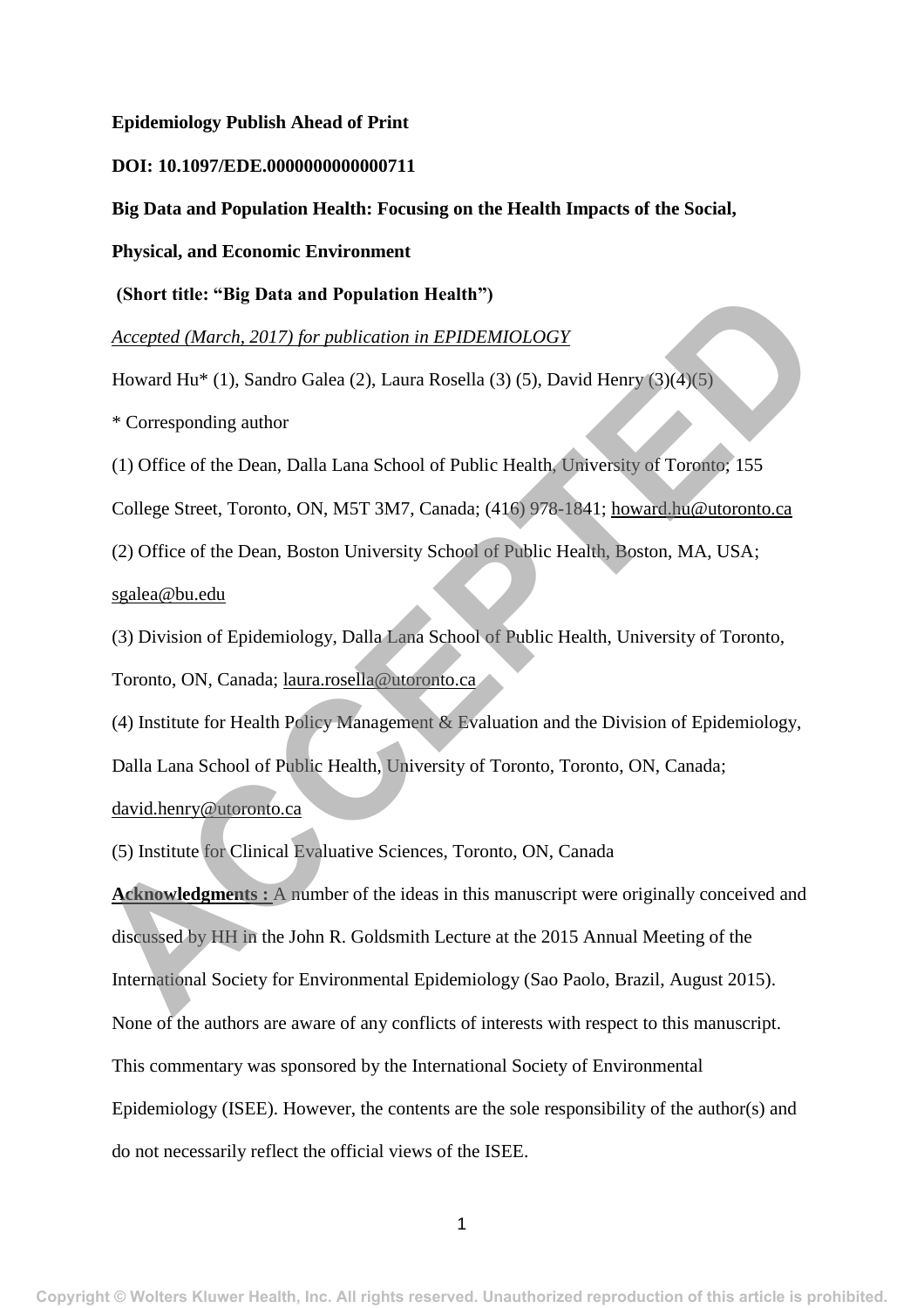# **Introduction**

The growing abundance of data on the factors that produce health, and the capacity to link these to data from individuals, hold extraordinary promise for improving population health. Although public health is built on a long history of creatively using health data going back to the pioneering work of John Snow and William Farr<sup>1, 2</sup>, the full potential of contemporary rich data sources is not being fully realised. Instead, the impact of this revolution is being seen mainly in the burgeoning precision medicine agenda, globally, and through the Precision Medicine Initiative (PMI) in the U.S.A. $3$  In that context, linkage of omics data to phenotypic information from health records is being exploited as new research platforms, with the hope that this will transform clinical practice. Similar momentum has not yet been achieved for the population health sciences. back to the pioneering work of John Snow and William Farr<sup>12</sup>, the full potential of<br>contemporary rich data sources is not being fully realised. Instead, the impact of this<br>revolution is being seen mainly in the burgeoning

We propose that there are two challenges for the population health agenda. First, ensuring that we make better use of existing data, and in some cases, enhance data linkage and methods to do this. Second, in extending our efforts from the individual to the population by exploiting new complex, and sometimes unstructured, data sources.

We recognize that there are major technological challenges when dealing with the massive and rapid flows of data that come from both traditional data sources, such as large administrative databases, and new sources, such as genomics, land-use, neighborhood and climate data, and unstructured social media feeds. However, we argue that the more important challenge is conceptual and perhaps ideological. How do we identify the data that matter most to improve health for the whole population? In some cases, these are existing data and we need to determine how to enrich, link, and analyze these routinely collected data to maximize their value. We also need to think about new sources of big data that can improve our understanding of health, and how we better integrate these in our approaches to studying population health while avoiding the temptation to analyze everything that may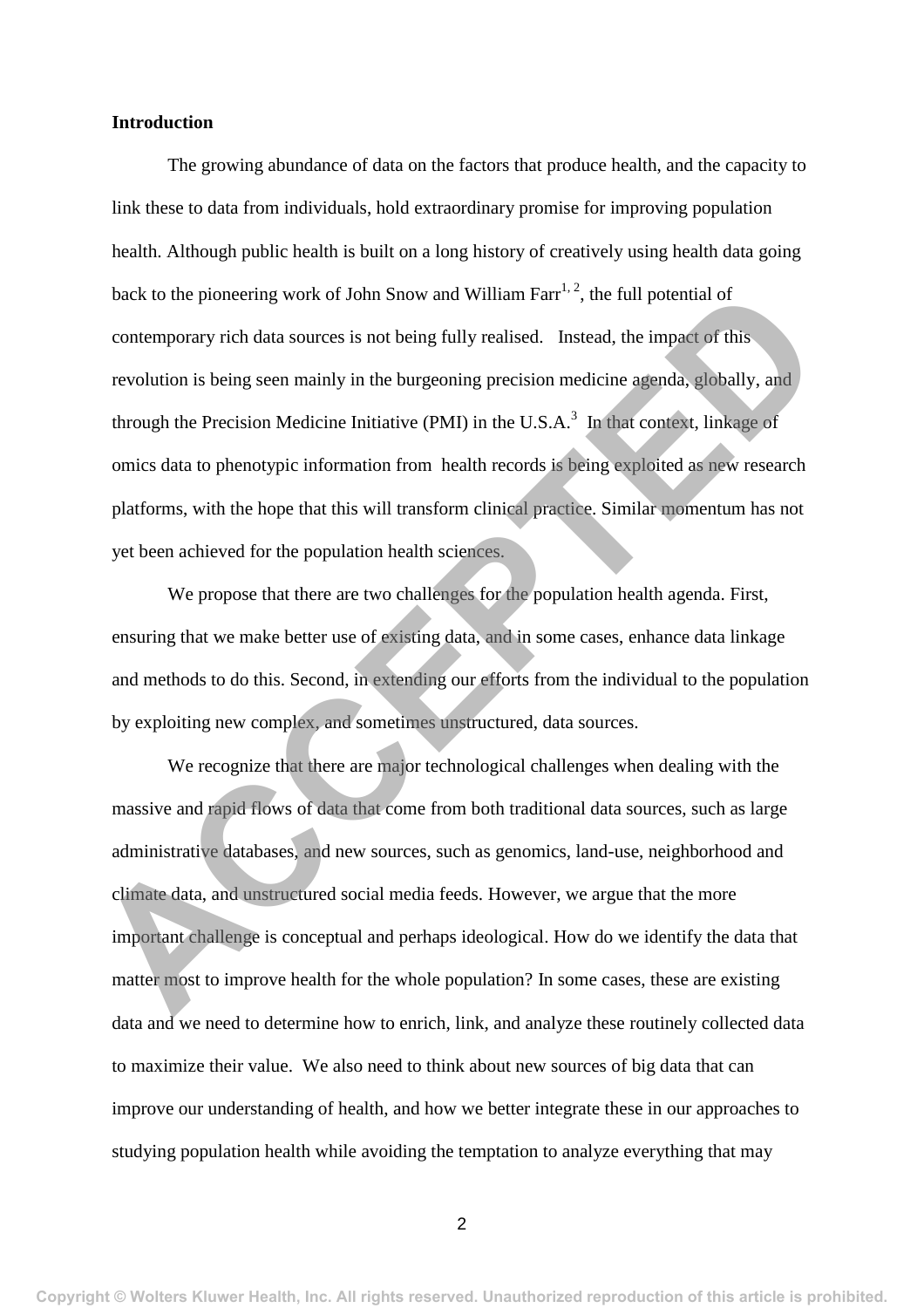present itself as a new opportunity. Distinct from personalized medicine, the 'what matters most' question can be addressed through an understanding of the pressing health challenges of our time and an understanding of how factors across economic, social, behavioral, and biological domains may interact.

The past two decades have shown how factors at multiple 'levels of influence' are associated with both individual and population health.<sup>6</sup> Multilevel causal frameworks suggest that policies, features of institutions, characteristics of neighborhoods and communities, living conditions, and social relationships all contribute, together with individual behaviors and individual factors such as genotype poverty and race, to the production of health.<sup>7</sup> For example, quality of the built environment has been shown to be associated with mental ill health and diabetes. $8.9$  Certain social network characteristics are associated with the risk of obesity.<sup>10</sup> It is a logical extension of the goals of big data collection to introduce measures that can capture potential risks at multiple levels of influence. The feature that turns these into "big data" is the coverage and complexity of this information, which enables the population health approach, across geographies, time, and the life course. The past two decades have shown how factors at multiple 'levels of influence' are<br>associated with both individual and population health.<sup>6</sup> Multilevel causal frameworks<br>suggest that policies, features of institutions, char

# **Examples of the value of population data linkage and the potential contributions of big data**

Two recent papers illustrate the importance of linking health, ethnicity, and personal financial data. Chetty and colleagues linked personal taxation and social security data of the US population to study the independent effects of income and place on life expectancy.<sup>11</sup> This entailed analyses of 1.4 billion person–years of observations ("big data").. Being poor in Detroit is more hazardous to health than being similarly disadvantaged in New York or San Francisco. Case and Deaton documented alarming rises in death rates in middle-aged non-Hispanic white males and females after the global financial crisis.<sup>12</sup> Both studies show that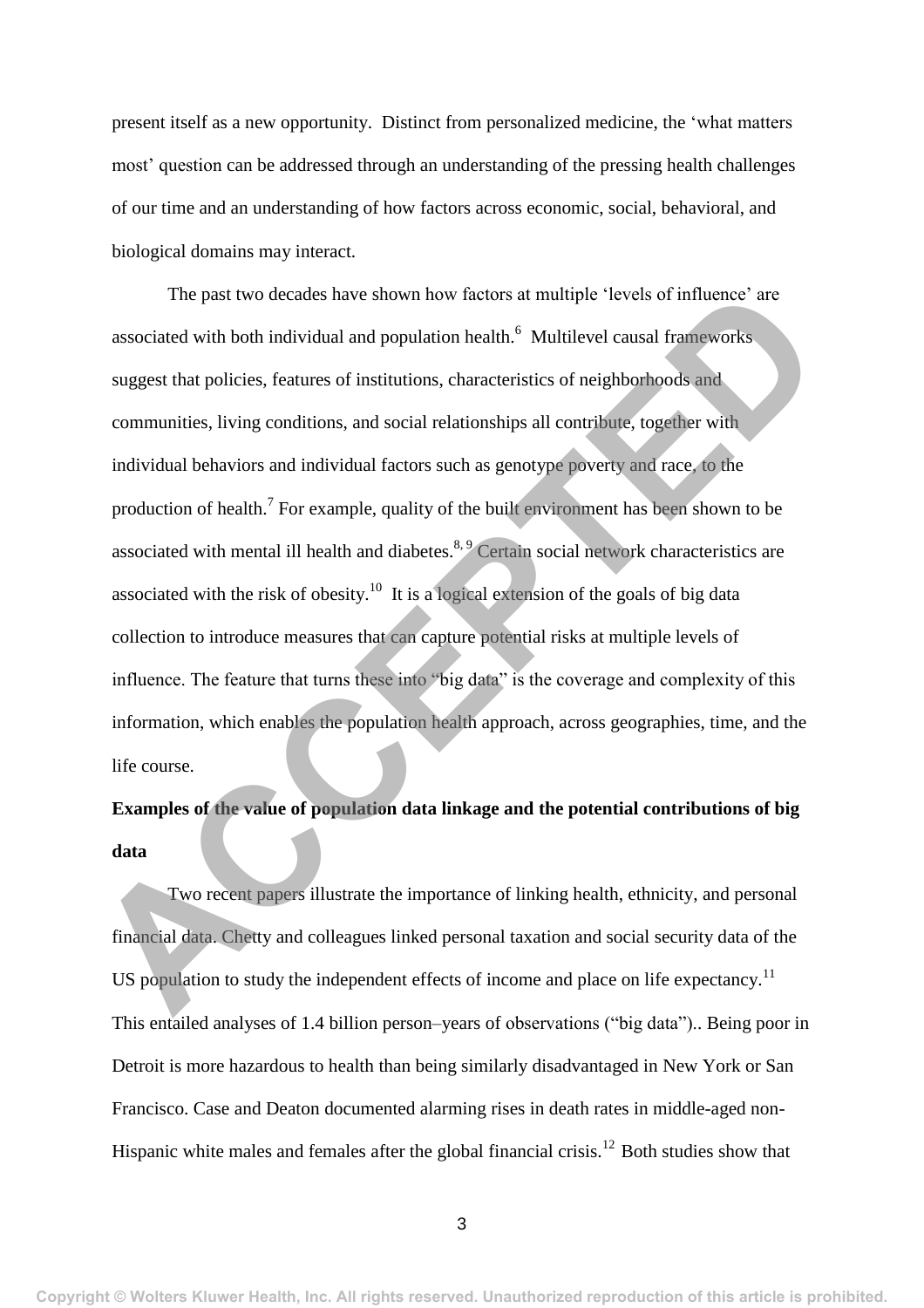physical and social factors interact strongly to mitigate or enhance the effects of poverty. Even partial mitigation of these effects could be life-saving on a scale that would compare well with any impact of precision medicine interventions.

Consider how the value of such studies would be enhanced by more complex data that enable longitudinal analyses to determine the effects of migration (e.g moving from Detroit to New York), the role of behavioral factors, genomics and epigenomic modifications, and access to healthcare, etc. This would enable the study of gene/environment interactions that determine health, the biologic changes induced by stresses associated with poverty and marginalization, the role of health systems, and mediating factors that could potentially afford new opportunities for disease prevention. There are a growing number of centers where such linkages and studies will be possible. One notable example is the Big Data Institute at the University of Oxford, where data from the UK biobank can be linked to administrative data and electronic health records (www.bdi.ox.ac.uk). enable longitudinal analyses to determine the effects of migration (e.g moving from Detroit<br>to New York), the role of behavioral factors, genomics and epigenomic modifications, and<br>access to healthcare, etc. This would en

These types of data and research can also inform health services planning and delivery. Just as genomic and phenotypic data can predict an individual's response to treatment, linked socioeconomic, environmental, and health services data can be used to predict population risk for certain diseases. Examples include a population diabetes risk prediction tool for policy makers, and evidence that the development of chronic disease in low socio-economic circumstances identifies individuals who will become very high cost users of the healthcare system. $14,15$ 

Linkage with data on education, crime, and occupations can also help elucidate the wider impacts of health status. Such linkage and longitudinal follow-up enabled researchers in Manitoba to document, among teen mothers, the full negative impact of their health status on the educational attainment of their off spring. <sup>16</sup> In British Columbia researchers used routinely collected data from the Early Development Instrument (EDI) to measure the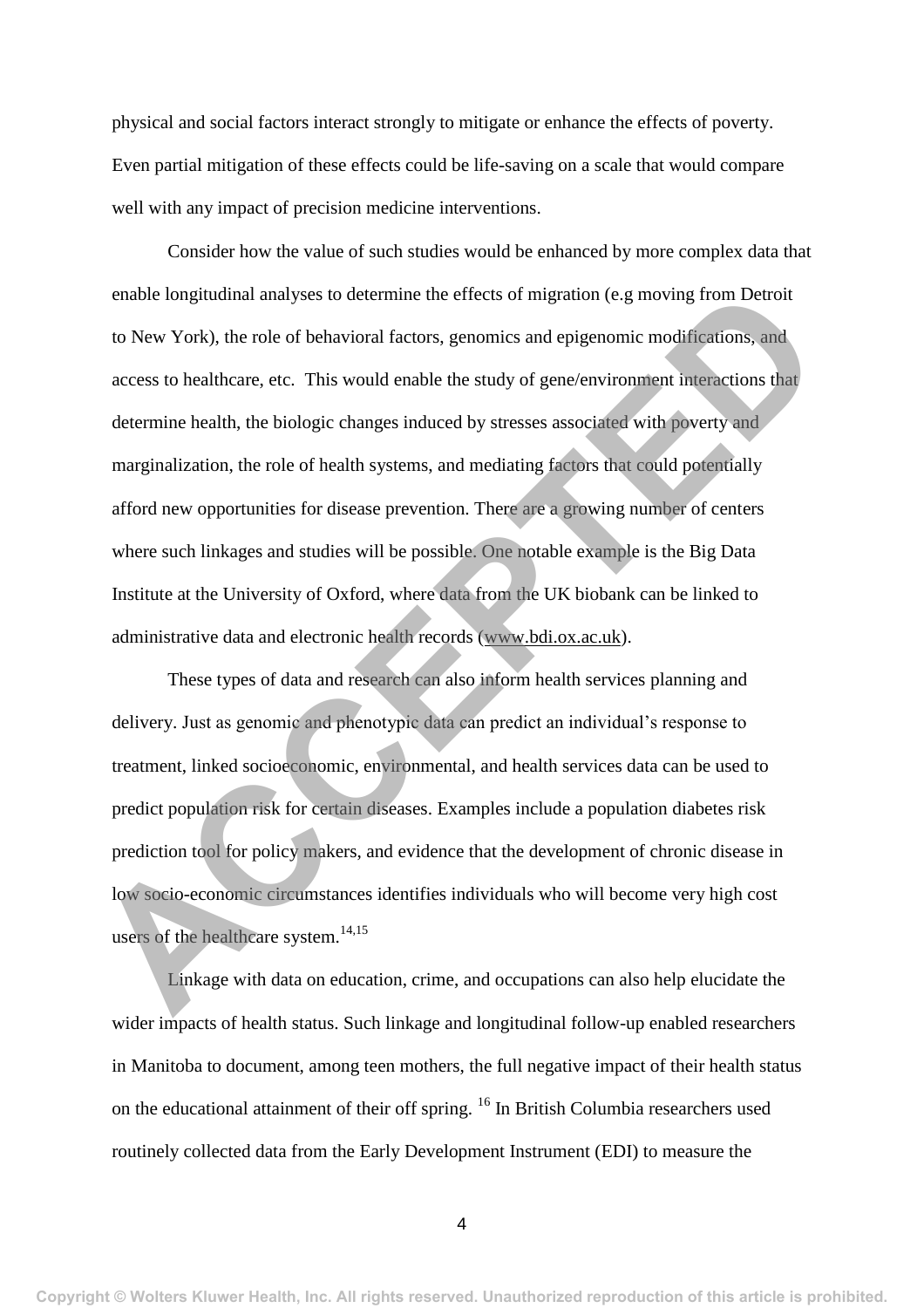negative impact of early childhood vulnerability (a composite of physical health, social competence, emotional maturity, language and cognitive development, communication skills, and general knowledge in the majority language and culture) on school achievement, standardized test scores, and criminality.<sup>17</sup>

With regards to environmental health, the availability of repeated, increasingly detailed, and geospatially mapped measures of air pollution has allowed studies linking living near major roads and/or exposure to fine particulate matter and other air toxics with cardiovascular disease, diabetes, autism and, very recently, neurodegenerative diseases<sup>18, 19</sup> Linkage with social data, which currently occurs rarely, would help researchers determine, for example, the environmental contribution to the health risks of living in high-poverty areas.

# **Prioritizing data from marginalized populations**

Finally, we highlight the current disconnect between big data for health agendas and the health of marginalized populations. Undocumented immigrants, migrant workers, the homeless, and indigenous populations have some of the worst health outcomes in societies.<sup>20</sup> This is in contrast to documented immigrants who typically have better health than resident populations.<sup>21</sup> Marginalized groups should benefit from 'big data' efforts that identify new targets for prevention and patterns of health care utilization and inform studies of the epigenomic and other biologic impacts of poverty and social exclusion. These populations are rarely included in large cohort studies; however, advances in electronic medical records, data linkage and data security, and socialization, make it possible to track and document the health experience of individuals who may be migratory or homeless while protecting their privacy. As an example with respect to indigenous populations, the administratively linked data on over 13.5 million Ontarians held at the Institute for Clinical Evaluative Sciences which is enabling an accelerated "big data for population health" initiative now includes data With regards to environmental health, the availability of repeated, increasingly<br>detailed, and geospatially mapped measures of air pollution has allowed studies linking living<br>near major roads and/or exposure to fine parti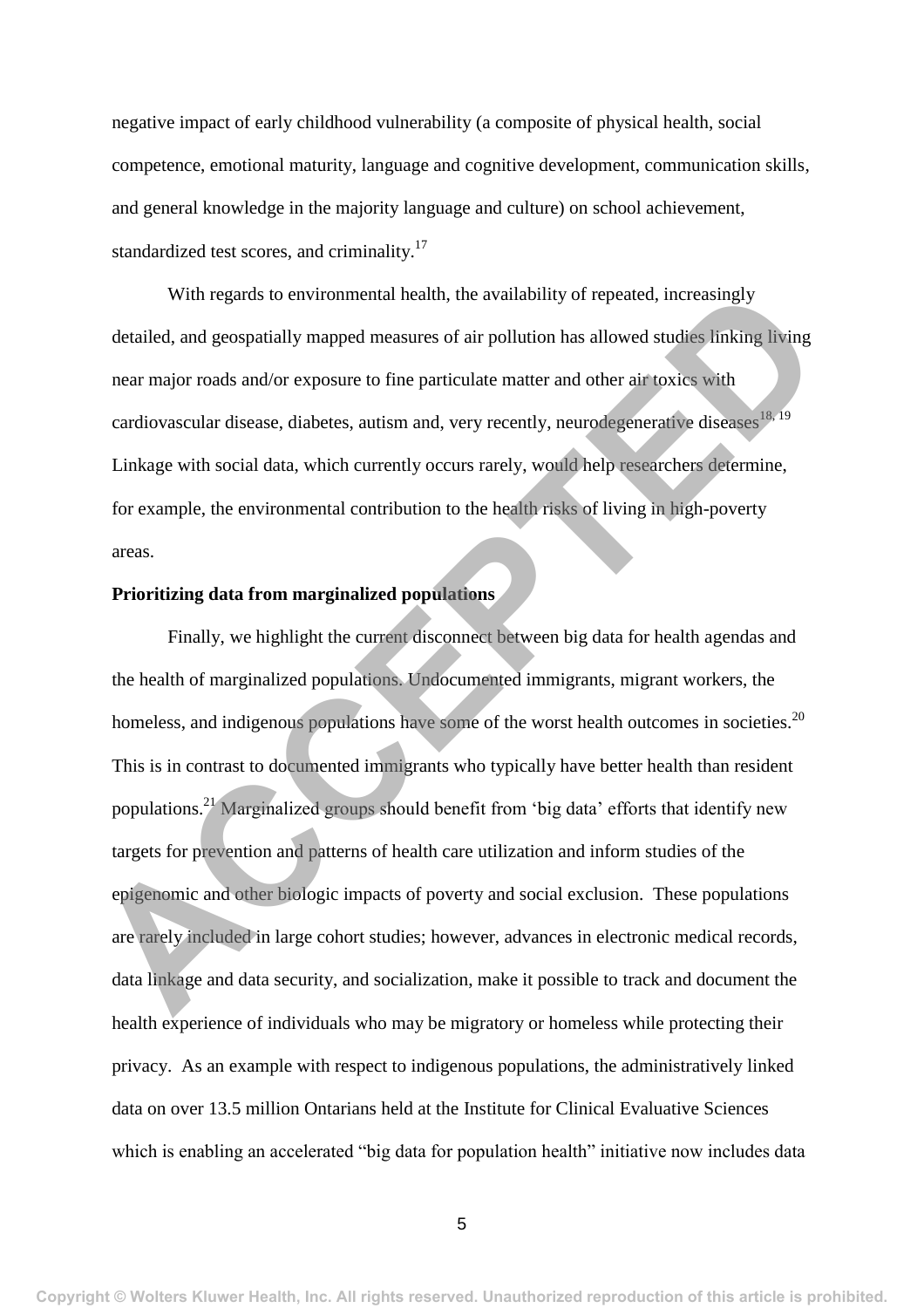on over 200,000 First Nations individuals. This was made possible by especially close collaboration with and the approval of indigenous communities and their associated governance bodies<sup>22</sup>, a strategy and principle that must extend to research on other disadvantaged groups.

## **Recommendations**

At a time when there is so much interest and activity in big data analytics and precision medicine, allowing such efforts to diverge from the interests of population health is unwise. Rather, we have an opportunity to use the momentum that has been created by this movement to do two things: first, to enhance our uses of large population data-sets to gain a better understanding of the determinants of health and health inequities to support policies that will optimize health, and second, to push for more complex data that more closely reflects a person's context from the social, demographic, economic, and biologic perspectives over time. In so doing we need to be strategic about how we prioritize data efforts and achieve consensus on where to start to build the momentum to a level that is at least as high as the precision medicine realm. Our challenge is not so much employing all types of data and methods, as avoiding the temptation to do everything. **Examinedations**<br>
At a time when there is so much interest and activity in big data analytics and precision<br>
medicine, allowing such efforts to diverge from the interests of population health is unwise.<br>
Ruther, we have an

We identify 5 priorities:

- 1) Data on socio-economic status must be improved and linked to health services and health outcomes data. It is possible to securely link income tax data if revenue agencies can be assured that client privacy will not be breached. In keeping with the big data agenda, as much as possible these data should be longitudinal, reflect the dynamic and contextual nature of socio-economic status and environmental factors.
- 2) We must strive to include data that identify the most vulnerable members of the population, including indigenous peoples, migrants, refugees, and the homeless. Governance of the use of such data must involve those affected.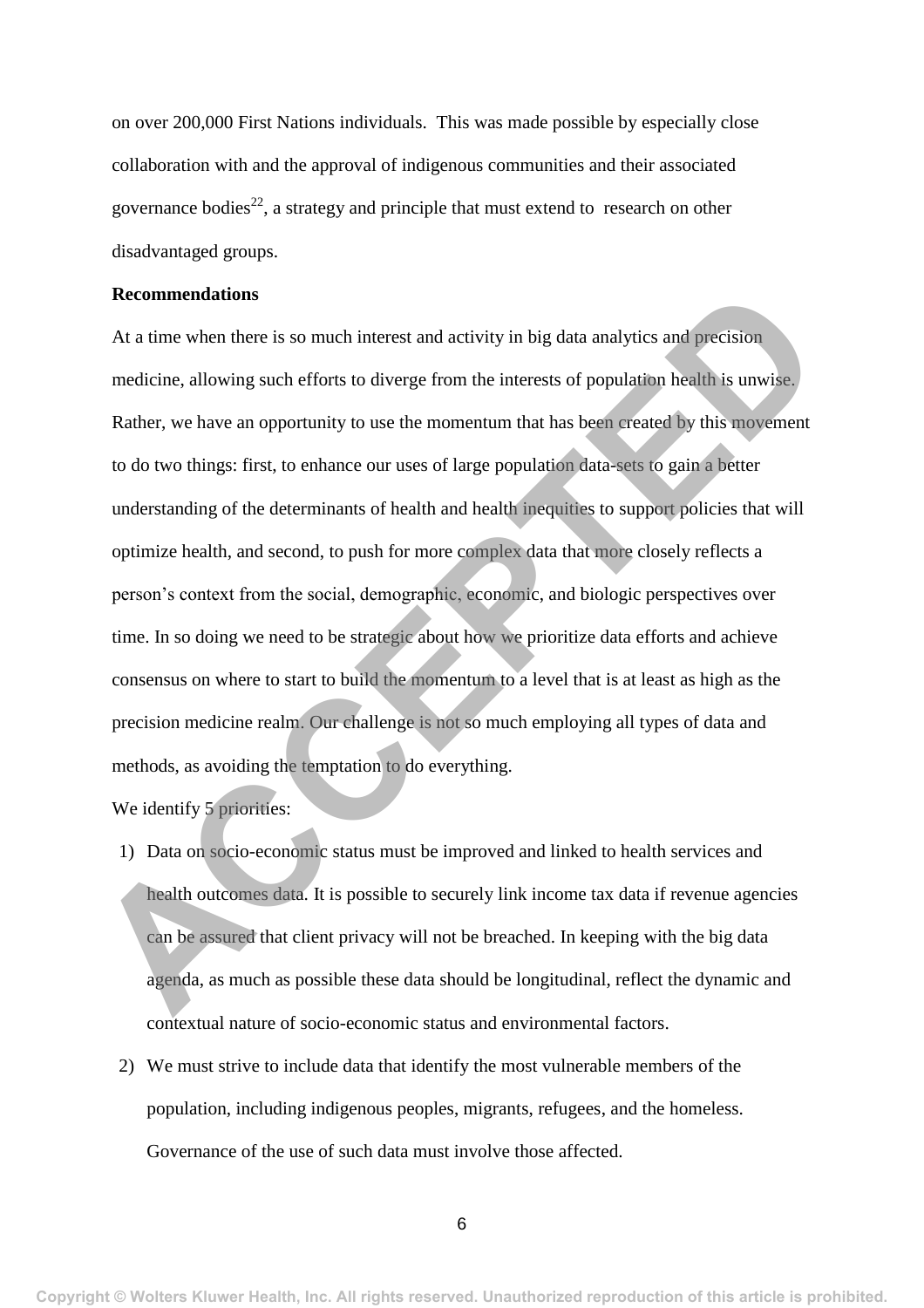- 3) We should accelerate the shift from ecological studies by securing linkage of data at the level of the individual, which enables analyses at different levels, including micro- and macro-environments, such as occupational and community-level exposures to pollution; neighborhood walkability, "food desert" measures, occupational data, and social isolation among others.
- 4) Collaborations are needed with: (a) researchers in the fields of education, environment, and social sciences to ensure the validity and accuracy of multi-level data and (b) decision-makers in the public health and healthcare sectors to ensure that research questions and findings are those likely to have maximal impact on health.
- 5) All reasonable efforts must be made to protect privacy. Analyses should use deidentified data in facilities that provide the necessary combination of policies, staff training, physical, and electronic security.

It is only by addressing these priorities that we can assure that "Big Data" initiatives that pertain to health are not limited to the relatively narrow allopathic goals of the precision medicine agenda. By pursuing, instead, a more expansive "Big Data for Population Health" vision, initiatives so aligned carry the promise of generating insights on the drivers of health that can lead to interventions and policies that promote health on a population scale: the very core mission of public health. isolation among others.<br>
4) Collaborations are needed with: (a) researchers in the fields of education, environment,<br>
and social sciences to ensure the validity and accuracy of multi-level data and (b)<br>
decision-makers in

**Copyright © Wolters Kluwer Health, Inc. All rights reserved. Unauthorized reproduction of this article is prohibited.**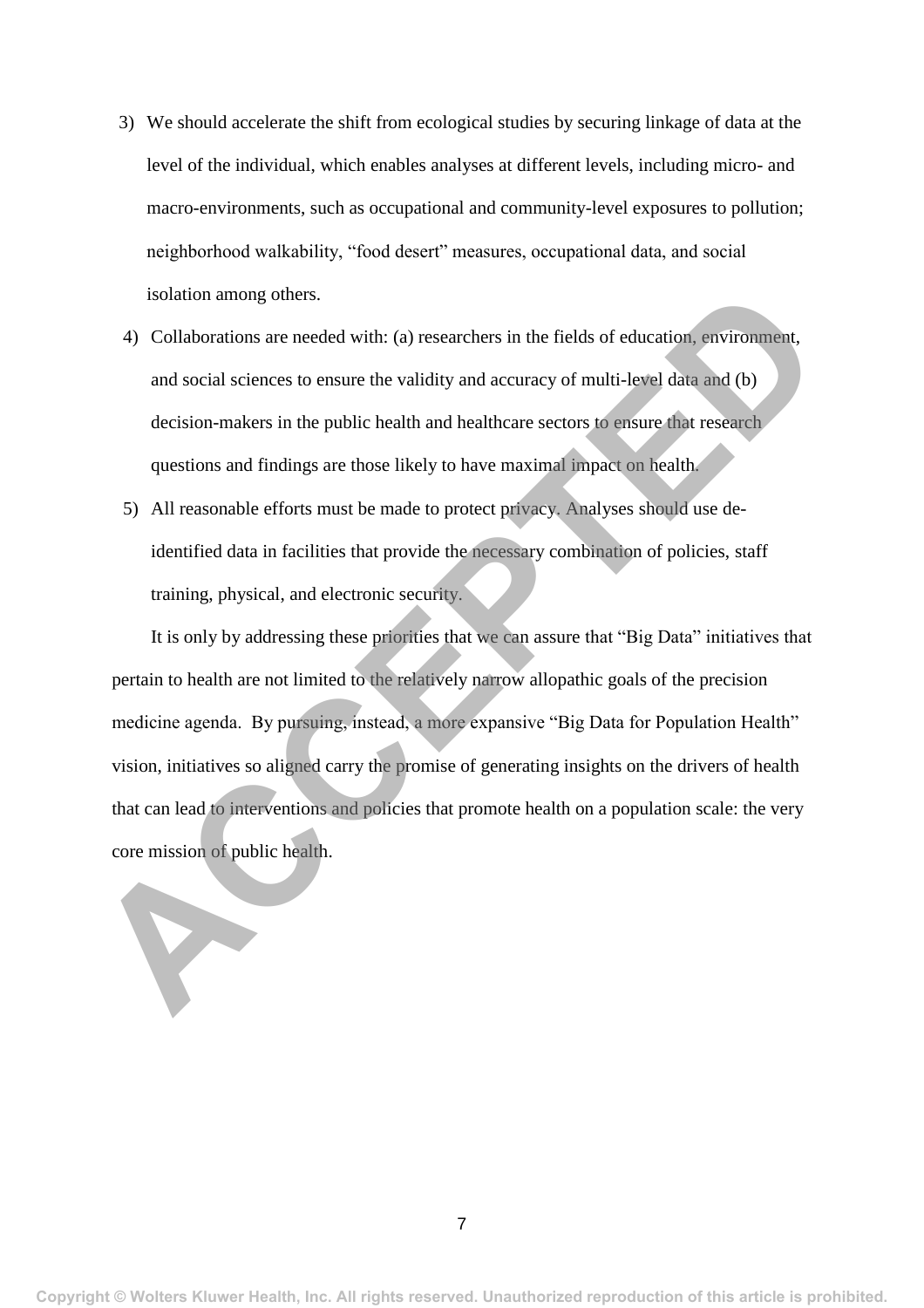## Reference List

- 1. Langmuir AD. Farr,W Founder of Modern Concepts of Surveillance. International Journal of Epidemiology 1976;5(1):13-18.
- 2. Snow J. Cholera and the water supply in the south districts of London in 1854. Journal of Public Health and Sanitary Review 1856;2:239-257.
- 3. Collins FS, Varmus H. A new initiative on precision medicine. The New England journal of medicine 2015;372(9):793-795.
- 4. Weber GM, Mandl KD, Kohane IS. Finding the missing link for big biomedical data. JAMA 2014;311(24):2479-2480.
- 5. Rubin R. Precision medicine: The future or simply politics? JAMA 2015;313(11):1089-1091.
- 6. Roos LL, Magoon J, Gupta S, Chateau D, Veugelers PJ. Socioeconomic determinants of mortality in two Canadian provinces: Multilevel modelling and neighborhood context. Social Science & Medicine 2004;59(7):1435-1447. Fournal of Public Health and Sanitary Review 1856;2:239-257.<br> **ACCEPTED** S. Collins FS, Varmus H. A new initiative on precision medicine. The New England<br>
journal of medicine 2015;372(9):793-795.<br> **4.** Weber GM, Mandl KD,
	- 7. Siddiqi A, Nguyen QC. A cross-national comparative perspective on racial inequities in health: the USA versus Canada. Journal of Epidemiology and Community Health 2010;64(01):29-35.
	- 8. Creatore MI, Glazier RH, Moineddin R. Association of neighborhood walkability with change in overweight, obesity, and diabetes. JAMA 2016;315(20):2211-2220.
	- 9. Latkin CA, Curry AD. Stressful neighborhoods and depression: A prospective study of the impact of neighborhood disorder. Journal of Health and Social Behavior 2003;44(1):34-44.
	- 10. Christakis NA, Fowler JH. The spread of obesity in a large social network over 32 years. New England Journal of Medicine 2007;357(4):370-379.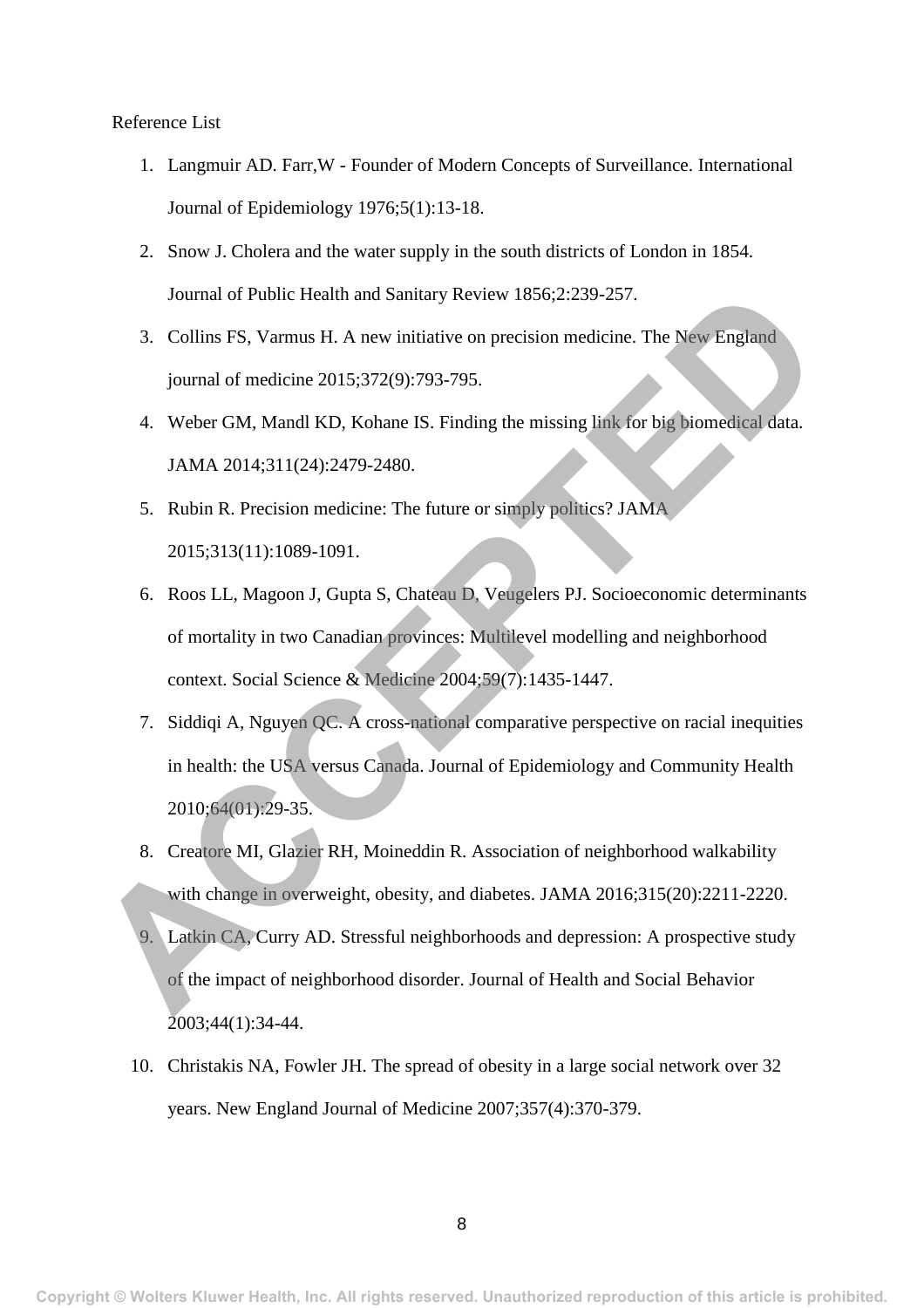- 11. Chetty R, Stepner M, Abraham S. The association between income and life expectancy in the united states, 2001-2014. JAMA 2016;315(16):1750-1766.
- 12. Case A, Deaton A. Rising morbidity and mortality in midlife among white non-Hispanic Americans in the 21st century. Proceedings of the National Academy of Sciences 2015;112(49):15078-15083.
- 13. Mackenbach JP, Kulhanova I, Artnik B et al. Changes in mortality inequalities over two decades: register based study of European countries. Bmj-British Medical Journal 2016;353.
- 14. Rosella LC, Manuel DG, Burchill C, Stukel TA. A population-based risk algorithm for the development of diabetes: development and validation of the Diabetes Population Risk Tool (DPoRT). Journal of Epidemiology and Community Health 2011;65(7):613-620. Sciences 2015;112(49):15078-15083.<br>
13. Mackenbach JP, Kulhanova I, Armik B et al. Changes in mortality inequalities over<br>
two decades: register based study of European countries. Bmj-British Medical Journal<br>
2016;353.<br>
14
	- 15. Fitzpatrick T, Rosella LC, Calzavara A et al. Looking Beyond Income and Education Socioeconomic Status Gradients Among Future High-Cost Users of Health Care. American Journal of Preventive Medicine 2015;49(2):161-171.
	- 16. Jutte DP, Roos NP, Brownell MD, Briggs G, MacWilliam L, Roos LL. The Ripples of Adolescent Motherhood: Social, Educational, and Medical Outcomes for Children of Teen and Prior Teen Mothers. Academic Pediatrics 2010;10(5):293-301
	- 17. Kershaw P, Warburton B, Anderson L, Hertzman C, Irwin LG, Forer B. The Economic Costs of Early Vulnerability in Canada. Canadian Journal of Public Health-Revue Canadienne de Sante Publique 2010;101:S8-S12.
	- 18. Feng S, Gao D, Liao F, Zhou F, Wang X. The health effects of ambient PM2.5 and potential mechanisms. Ecotoxicology and Environmental Safety 2016;128:67-74.
	- 19. Chen H, Kwong JC, Copes R, Tu K, Villeneuve PJ, van Donkelaar A, Hystad P, Martin RV, Murray BJ, Jessiman B, Wilton AS, Kopp A, Burnett RT. Living near